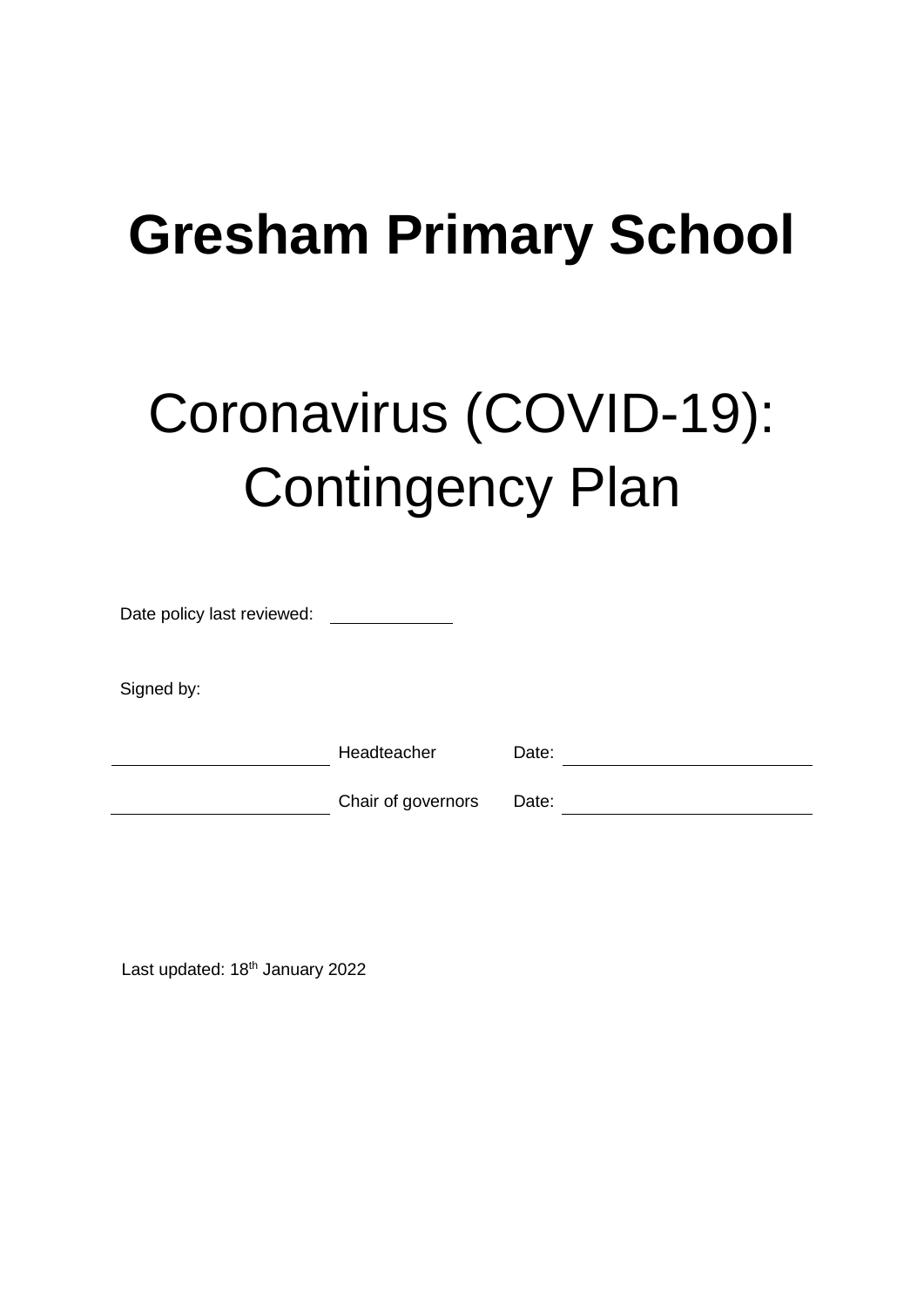# **Contents:**

- [The aim of this plan](#page-2-0)
- Minimum Measures in Place
- [Restrictions to attendance](#page-3-0)
- [Infection prevention and control](#page-3-1)
- Transport
- [Teaching and learning](#page-7-0)
- [Returning to school](#page-8-0)
- [Exams and assessments](#page-9-0)
- **[Safeguarding](#page-9-1)**
- [Wraparound care](#page-9-2)
- [Food provision](#page-9-3)
- [Communication](#page-9-4)
- [Monitoring and review](#page-10-0)

**Please note:** this plan has been created in line with the latest government advice regarding contingency planning as set out in the DfE's ['Contingency framework: education and childcare](https://www.gov.uk/government/publications/coronavirus-covid-19-local-restrictions-in-education-and-childcare-settings)  [settings'](https://www.gov.uk/government/publications/coronavirus-covid-19-local-restrictions-in-education-and-childcare-settings) and ['Schools COVID-19 operational guidance'](https://www.gov.uk/government/publications/actions-for-schools-during-the-coronavirus-outbreak/guidance-for-full-opening-schools) documents. The government has made it a national priority that education and childcare settings should continue to operate as normally as possible during the coronavirus (COVID-19) pandemic, but measures affecting education may be necessary in some circumstances.

**We have confirmed with the DfE that the 'outbreak management plan' that schools should have in place, according to DfE guidance, is the same as the contingency plan. We have used the phrase 'contingency plan' throughout.**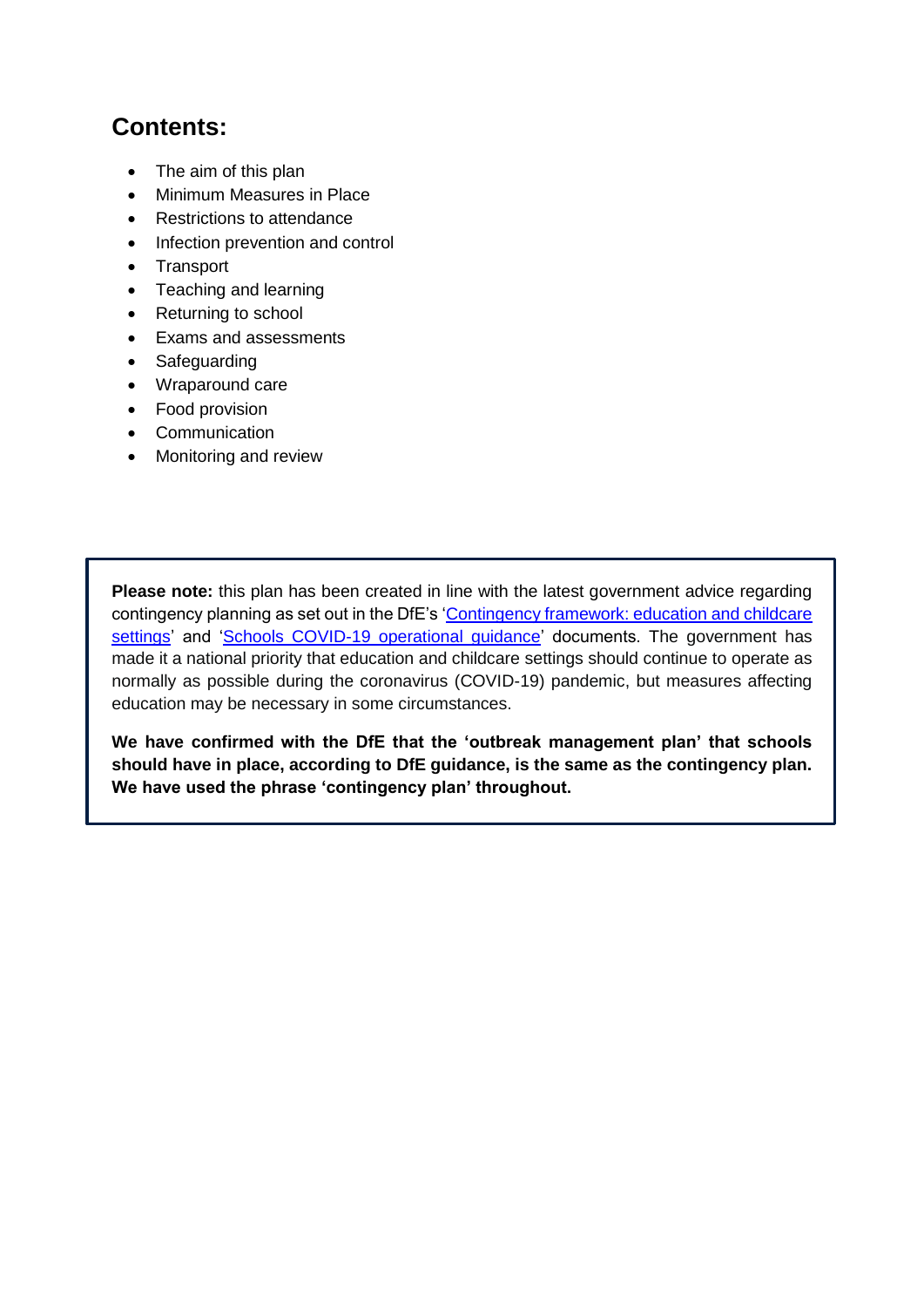# <span id="page-2-0"></span>**The aim of this plan**

The main objective of this plan is to ensure the number of pupils in face-to-face education is maximised and, where unavoidable and in a way that best manages the risk of coronavirus (COVID-19), any disruption to education is minimised.

If our school experiences an outbreak of coronavirus, or the local area has a variant of concern (VoC) present or an extremely high prevalence of coronavirus, or there is a risk of unsustainable pressure on the NHS, the appropriate authorities will decide which additional measures to implement to help contain the spread. These measures may involve implementing a number of restrictions, which could include the partial closure of schools and childcare settings in our area. Measures may also be necessary to help minimise the impact from new coronavirus variants.

This contingency plan outlines how the school will operate if further restrictions are implemented. The school will work closely with the local health protection team (HPT) and implement provisions as advised.

This is a live document that will be reviewed by the headteacher, in conjunction with other key stakeholders, as and when the situation develops.

#### **Minimum Measures in Place**

Gresham Primary School continues to continue with the following measures (as a minimum) to help stop the spread of Covid-19. Any other measures are introduced in addition to the below:

- Regular handwashing
- Cleaning of regularly touched surfaces
- One-way system for pupils
- Tissue hygiene bins
- Parent/carer outside access only and use of one-way system
- Limited access to visitors
- Twice weekly lateral flow tests for staff
- School ventilation
- CO2 Monitors
- Minimal mixing of classes
- Restrictions on large gatherings
- Virtual meetings
- Regular communication with parents (Warn and Inform letters)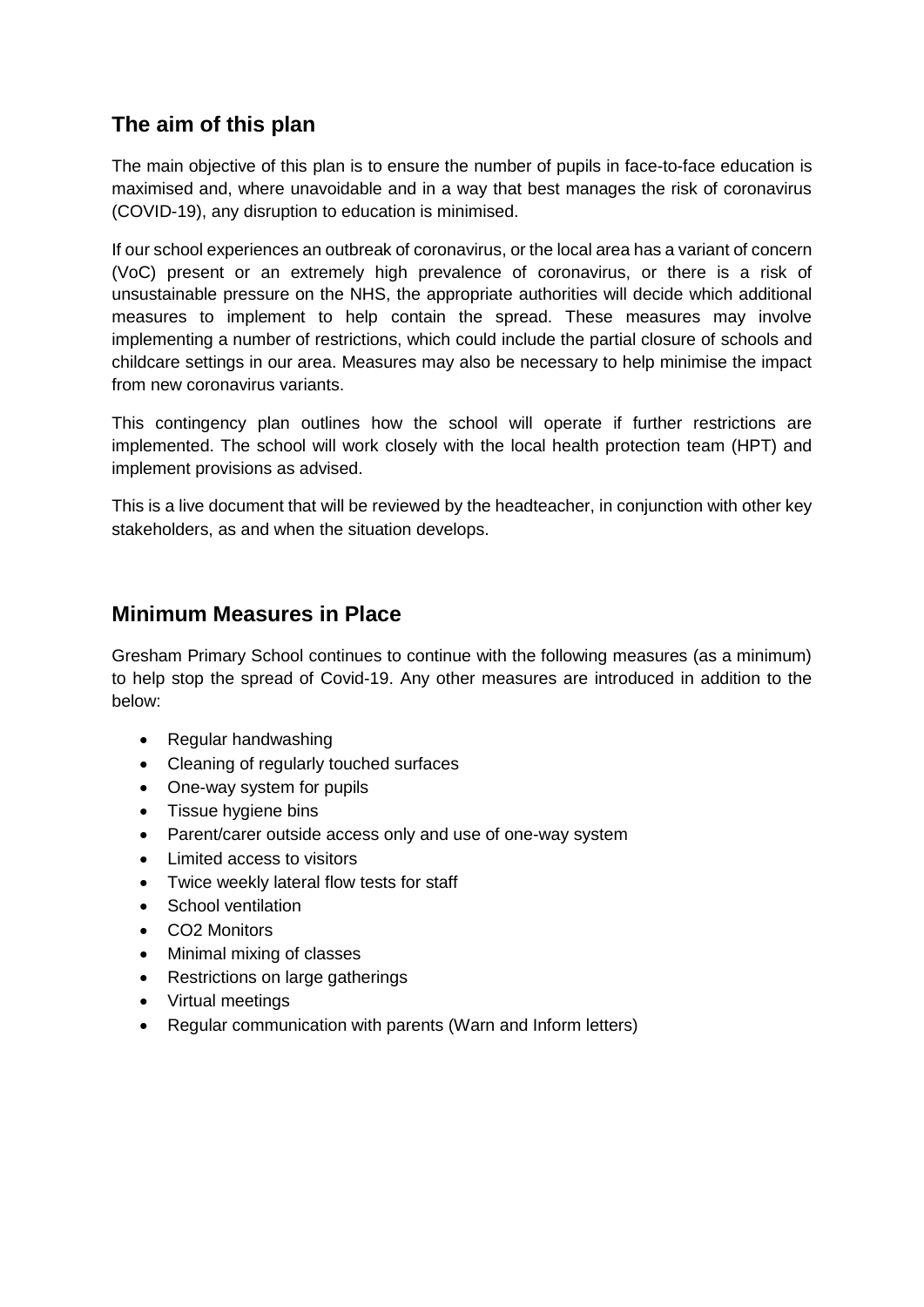# <span id="page-3-0"></span>**Restrictions to attendance**

This contingency plan is designed to explain how the school will operate if it is advised to introduce any measures to help break chains of transmission of coronavirus.

Restrictive attendance measures will only be in place for as short a time as possible and could apply to just the school or across the local area.

Restricting attendance in any form will only be used as a last resort. Where restrictions to attendance are implemented following advice from the appropriate authorities, they will be kept to a minimum, allowing for the maximum number of pupils to attend education; however, in all circumstances, priority will be given to vulnerable pupils and the children of critical workers to attend full time.

As part of their outbreak management responsibilities, the LA, Director of Public Health (DPH), and HPT may advise the school to limit attendance in one of the ways described in this section.

Measures affecting education and childcare settings across an area should not be considered in isolation but as part of a broader package of measures. Attendance restrictions should only ever be considered as a last resort - neither contacts or siblings of positive cases should be asked to isolate. If the contingency framework is implemented, the setting will continue to allow all children to attend on-site provision. Where advised by an appropriate authority, in line with the available evidence, the setting will only allow the on-site attendance of vulnerable children and the children of critical workers. The setting will only limit attendance if it is directed to do so by an appropriate authority. If attendance is limited, remote learning will be delivered to children who remain at home, in line with the Pupil Remote Learning Policy.

Staff, pupils and parents will be informed immediately following any changes to pupil attendance.

The school will lift restrictions as soon as it is advised by the appropriate authority that it is appropriate to do so.

## <span id="page-3-1"></span>**Infection prevention and control**

The school's Infection Control Policy will continue to be adhered to – this policy meets the requirements set out in the DfE's system of controls.

The government has stated that individuals previously considered to be clinically extremely vulnerable (CEV) will not be advised to shield again. Where additional measures are required in line with this plan, individuals previously considered as CEV will be asked by the school to consider advice from their health professional on whether additional precautions are suitable for them.

## **Transport**

Pupils and staff attending school will be encouraged to walk or cycle wherever possible and to avoid public transport.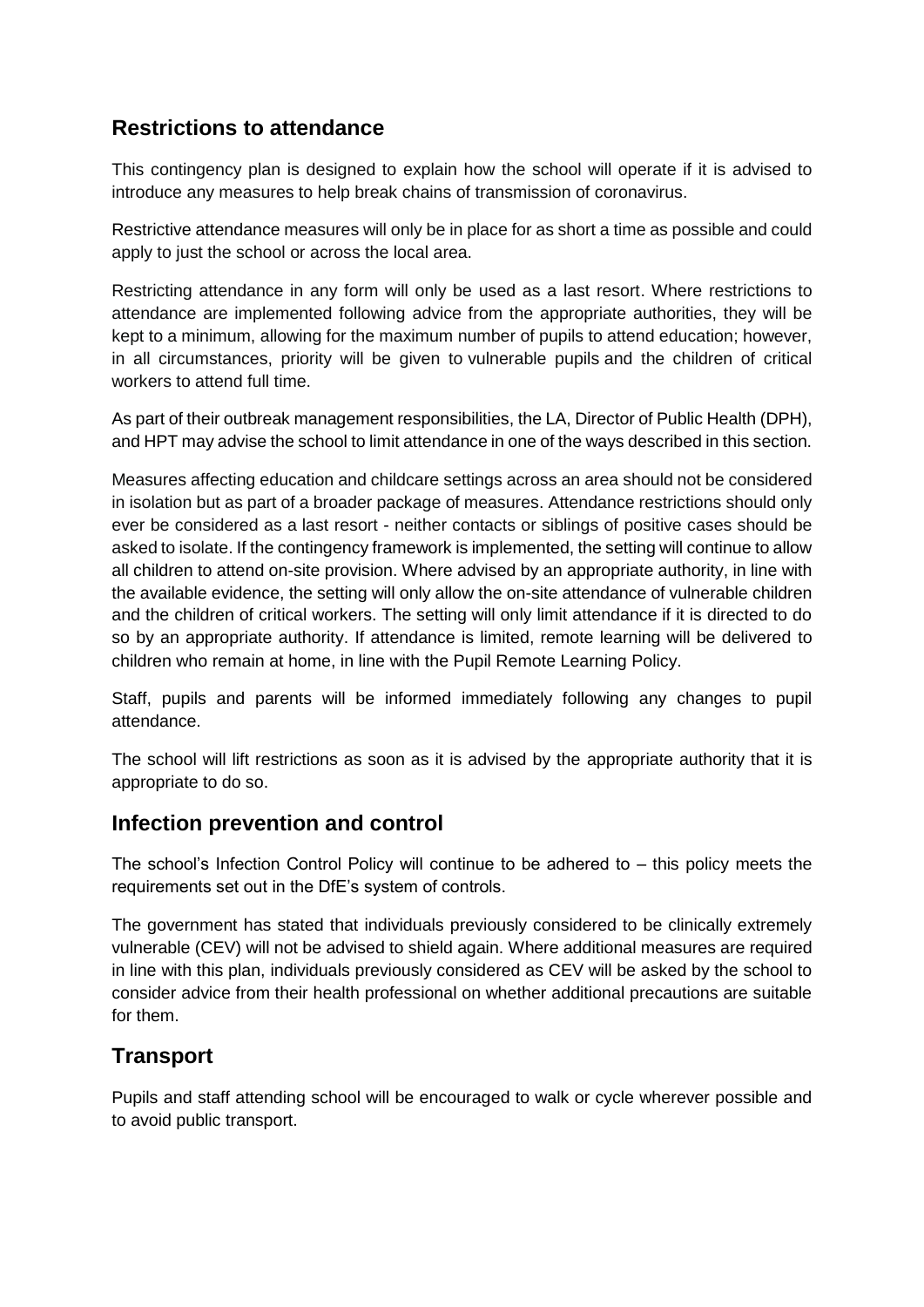It is mandatory for face coverings to be worn by people aged 11 and over on public transport, unless they are otherwise exempt.

The government strongly advises that face coverings are worn in enclosed and crowded spaces where you may come into contact with people you don't normally meet.

# **Testing**

Asymptomatic testing will continue into the spring term. Staff, students and volunteers are expected to carry out twice weekly lateral flow device (LFD) tests.

The following individuals who are identified as close contacts of someone with coronavirus should take a lateral flow device test every day for seven days instead of self-isolating – this is the same for all cases of coronavirus, not just the Omicron variant:

- Fully vaccinated adults people who have had two doses of an approved vaccine
- All children and young people aged 5 to 18 years and 6 months, regardless of their vaccination status
- People who are not able to get vaccinated for medical reasons
- People taking part, or have taken part, in an approved clinical trial for a COVID-19 vaccine

Individuals should report the results of their daily tests through the [Online Reporting](https://www.gov.uk/report-covid19-result)  [System.](https://www.gov.uk/report-covid19-result) If they test negative, they can continue to come to school. If someone tests positive, they need to self-isolate immediately. They should seek a PCR test to confirm the LFD test result *if they are experiencing Covid-19 symptoms*. They must self-isolate for at least 5 days from the test or onset of symptoms. If the PCR test is negative, that person no longer needs to self-isolate, but they need to complete their period of daily testing. People who are self-isolating with COVID-19 have the option to reduce their isolation period after 5 full days if they test negative with an LFD test on both day 5 and day 6 and they do not have a temperature. For example, if they test negative on the morning of day 5 and the morning of day 6, they can return to school immediately on day 6.

The first test must be taken no earlier than day 5 of the self-isolation period, and the second must be taken the following day. All test results should be [reported to NHS Test and Trace.](https://www.gov.uk/report-covid19-result?utm_source=18%20January%202022%20C19&utm_medium=Daily%20Email%20C19&utm_campaign=DfE%20C19)

If the result of either test is positive, they should continue to self-isolate until they get negative results from two LFD tests on consecutive days or until they have completed 10 full days of self-isolation, whichever is earliest.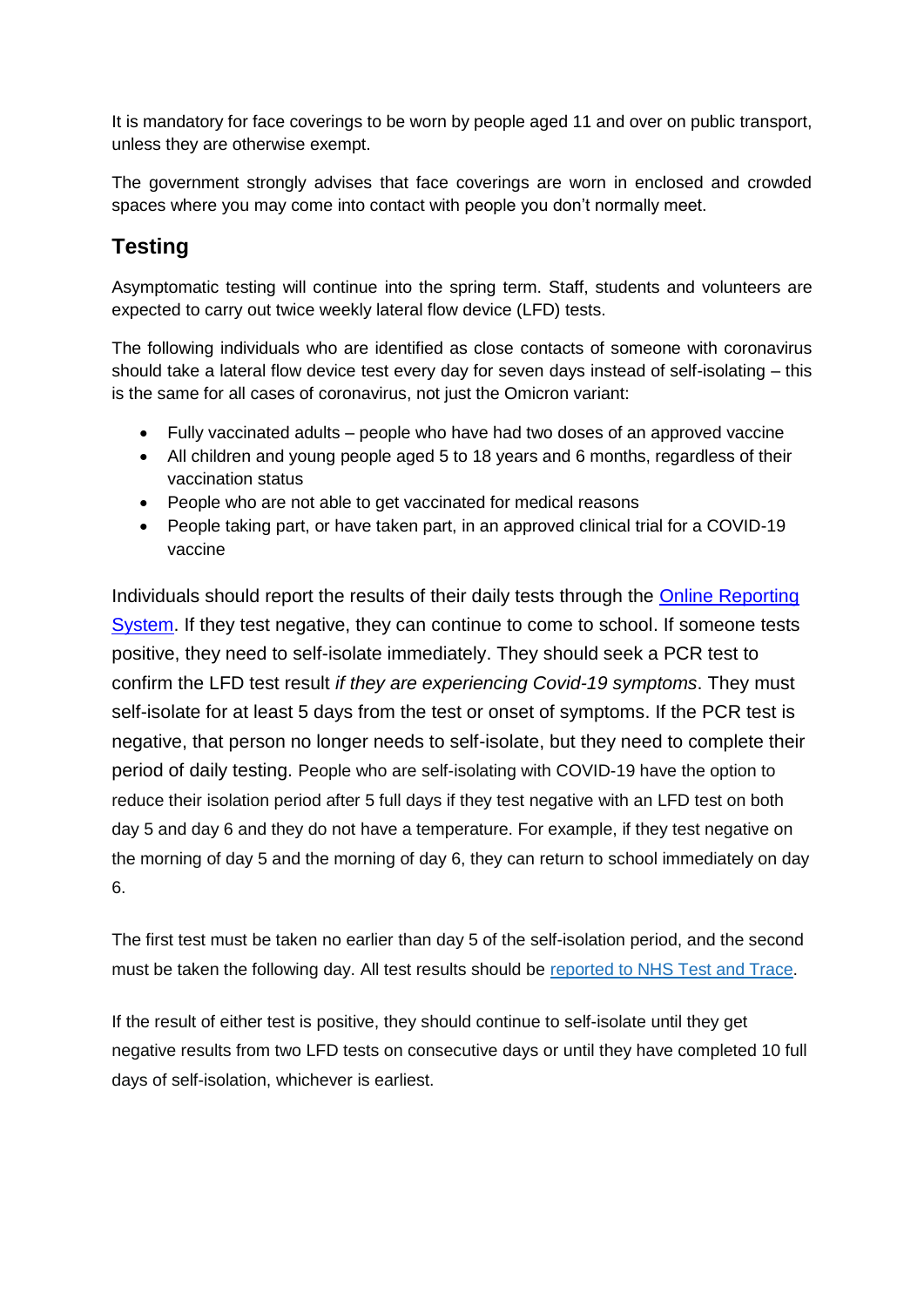Unvaccinated individuals who are over the age of 18 years and 6 months are not covered by the daily testing policy and must self-isolate if they are a close contact of a positive coronavirus case.

Children under five years old do not need to take part in daily testing for close contacts and do not need to self-isolate if they are identified as a close contact.

Further actions for schools may be advised by a local Incident Management Team investigating suspected or confirmed Omicron cases.

Where appropriate, the school will contact the NHS Self-Isolation Service Hub on 020 3743 6715 after it is informed that any member of staff has tested positive for coronavirus, including in the following circumstances:

- A staff member who was in close contact with the person testing positive has indicated they are not exempt from self-isolation, but the person testing positive was unable to provide that person's details to NHS Test and Trace
- It is particularly difficult for the person testing positive to identify or provide details of some members of staff they were in contact with, for example, temporary workers such as supply staff, peripatetic teachers, contractors or ancillary staff

If a variant of coronavirus classed as a variant of concern (VoC) is identified within the school's geographical area, the school will follow any measures required by the Department of Health and Social Care (DHSC) to help suppress and control any possible new cases, which may include targeted testing.

The school will encourage staff to increase their use of home testing if advised accordingly by the relevant authorities, e.g. the DPH.

## **Self-isolation**

Any member of the school community who displays symptoms of coronavirus will be required to self-isolate and encouraged to get a confirmatory polymerase chain reaction (PCR) test. Tests can be booked online or ordered by telephone via NHS 119.

If a pupil develops symptoms of coronavirus while on site, they will be taken to a designated isolation area (outside or in the medical room) while they wait to be collected. If required, the pupil will be supervised while they await collection. If the supervising member of staff is unable to socially distance, e.g. due to the pupil's age or needs, they will wear PPE.

After the pupil has left the premises, any areas they were in will be cleaned. The pupil's parents will be encouraged to get their child tested with a confirmatory PCR test as soon as possible. The pupil will be required to self-isolate for at least 5 days – remote education will be arranged for them immediately.

If a staff member develops symptoms while on site, they will be directed to go home immediately to self-isolate and to get a PCR test. Cover arrangements will be put in place.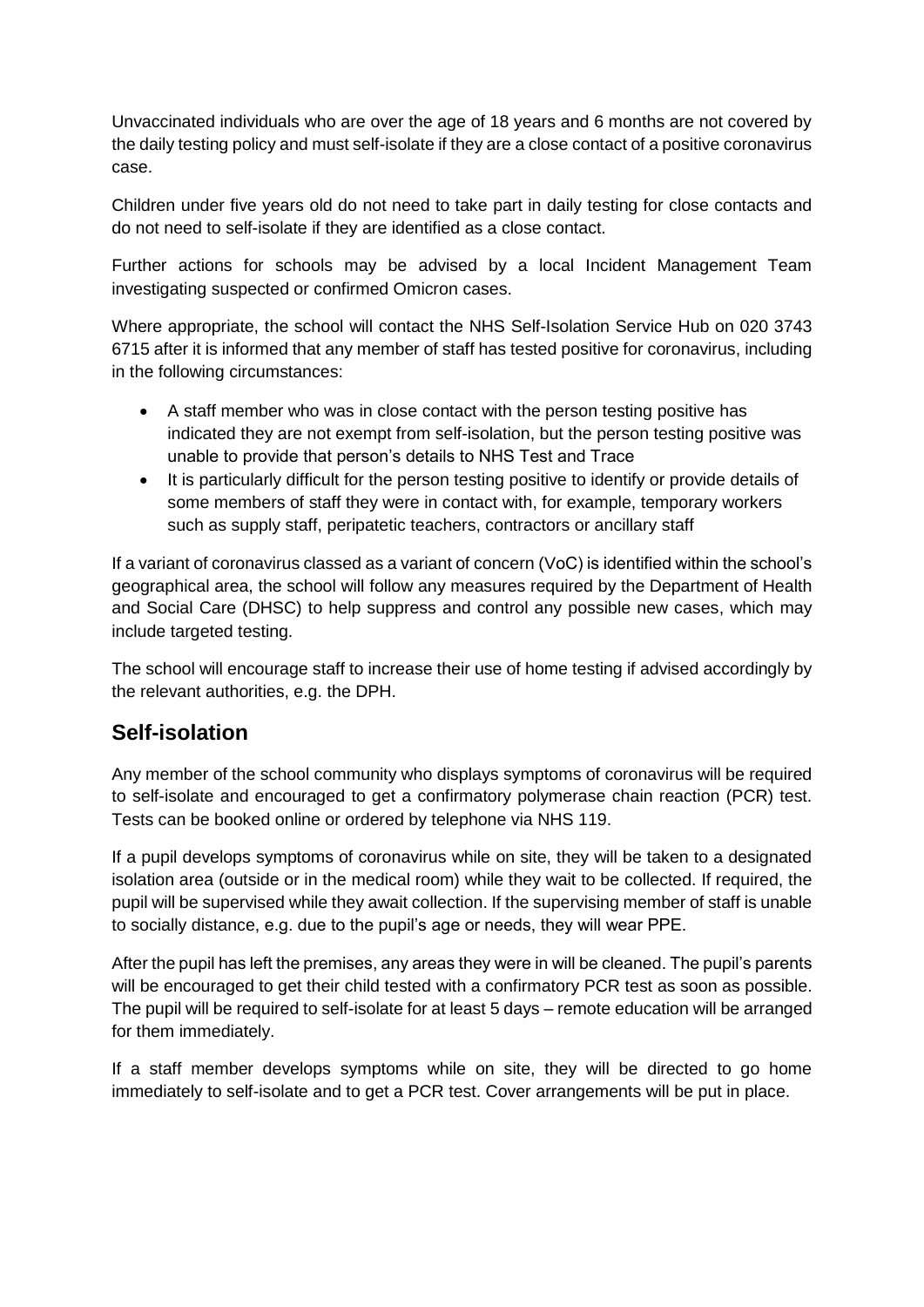Unvaccinated adults and adults who have only had one dose of the vaccine will need to continue to follow the rules on self-isolation if they have been identified as a close contact of a positive case.

Those aged 18 will continue to follow the same rules as under-18s until six months after their 18<sup>th</sup> birthday, when they will begin to follow the self-isolation rules for adults.

#### **Additional measures**

If a pupil or staff member is admitted to hospital with coronavirus, the school will contact the DfE helpline on 0800 046 8687 and select option 1. The school may be offered public health support in managing risk assessments and communicating with staff and parents.

It is important to think about taking extra actions if the number of positive coronavirus cases in the school substantially increases, as this could indicate that coronavirus transmission is happening in school.

The following thresholds will be used as an indication of when to seek public health advice, whichever is reached first:

- Five children, pupils, students or staff who are likely to have mixed closely, test positive for coronavirus within a 10-day period
- 10 percent of children, pupils, students or staff who are likely to have mixed closely test positive for coronavirus within a 10-day period

When a threshold is reached, the school will review and reinforce the testing, hygiene and ventilation measures already in place. The school will also consider:

- Whether any activities can take place outdoors, e.g. exercise, assemblies, or classes.
- Ways to improve ventilation indoors that will not significantly impact thermal comfort.
- One-off enhanced cleaning, focussing on touch points and any shared equipment.

The DPH may provide the school with advice that reflects the local situation. In areas where rates of positive cases are high, this could mean that the thresholds for extra actions are higher than the threshold set out above. Further information regarding further measures can be found in Appendix B and C.

The school will seek additional public health advice if there is concern regarding transmission in the school, either by phoning the DfE helpline on 0800 046 8687 and selecting option 1 or in line with other local arrangements. The school will also refer to the government's [contingency framework](https://www.gov.uk/government/publications/coronavirus-covid-19-local-restrictions-in-education-and-childcare-settings) for further information. The school will follow Croydon's Covid-19 Flow chart in reporting and responding to cases (Appendix A).

The individual's close contacts at school – where they do not fulfil the criteria outlined in this section of the contingency plan – will be contacted by the NHS Test and Trace, and advised to take a PCR test. If more individuals test positive, the school will follow advice from the local HPT, which may include requiring more people to self-isolate. Staff who do not need to isolate and young people under the age of 18 years and six months who have been identified as a close contact should continue to attend school as normal.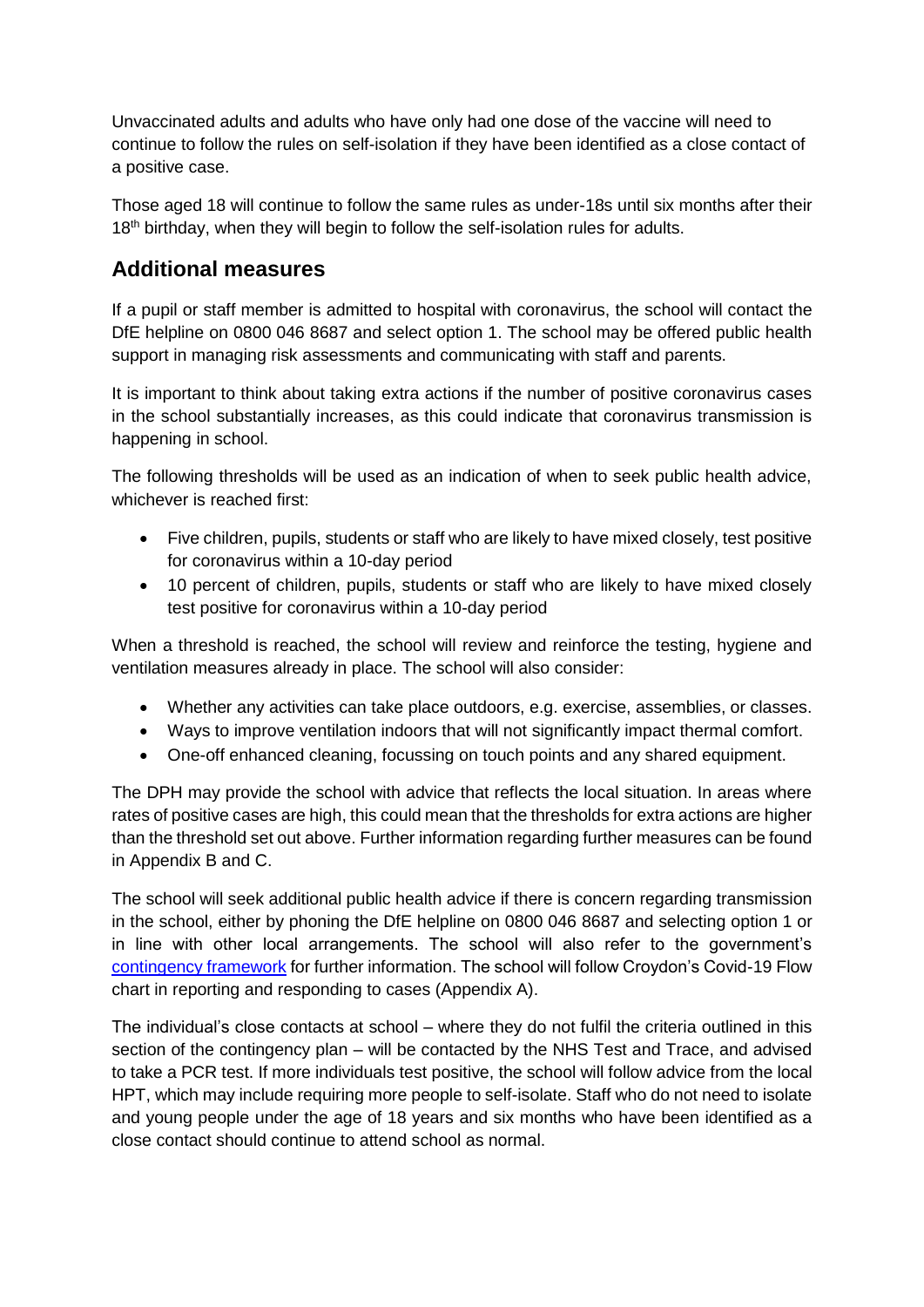The school will use  $CO<sub>2</sub>$  monitors to quickly identify and improve any areas with poor ventilation. The monitors will be used alongside the enhanced ventilation measures the school already has in place, e.g, opening external windows where it is safe and appropriate to do so.

#### **Restrictions to meet outbreak management requirements**

As part of the school's responsibilities in outbreak management, a temporary national requirement has been introduced requiring that staff and visitors wear face coverings in communal areas and corridors, and while moving around the premises, unless they are exempt or have a reasonable excuse. Transparent face coverings can be worn. Individuals, excluding pupils, who are exempt can wear face visors or shields provided a risk assessment is conducted for the situation. Individuals who rely on visual signals for communication, and those who provide support to them, are exempt from wearing face coverings.

The school may also be required to reintroduce the use of bubbles in order to resume social distancing and limit the transmission of coronavirus. The school will adhere to any conditions set out by the local HPT.

# <span id="page-7-0"></span>**Teaching and learning**

If restrictions to on-site education are required, the school will offer immediate access to highquality remote education for all pupils who are required to remain at home. All remote learning will be delivered in line with the school's Pupil Remote Learning Policy.

Where advised during a local outbreak, further restrictions may be enforced with regards to certain musical and drama activities, e.g. singing, for pupils attending on-site provision, to help reduce the risk of transmitting coronavirus via aerosols. Restrictions may also be reintroduced to contact and indoor sports. The school will follow the advice provided by the local HPT.

The type of remote learning will differ depending on whether a whole class is receiving remote learning or whether this is single child or small group. Where a whole class is receiving remote learning, there will be more scope for interaction and live teaching.

Teachers will ensure lessons are suitable to the class group's age and ability, inclusive for all pupils, and will be adapted, where necessary, to account for the needs of disadvantaged pupils and pupils with SEND.

When teaching pupils who are working remotely, teachers will:

- Set assignments so that pupils have meaningful and ambitious work each day.
- Deliver a planned, coherent and well-sequenced curriculum which allows skills to be built incrementally.
- Provide frequent, clear explanations of new content through high-quality curriculum resources, including through educational videos.
- Assess progress by using questions and other suitable tasks and use assessment to ensure teaching is responsive to pupils' needs and addresses any critical gaps in pupils' knowledge.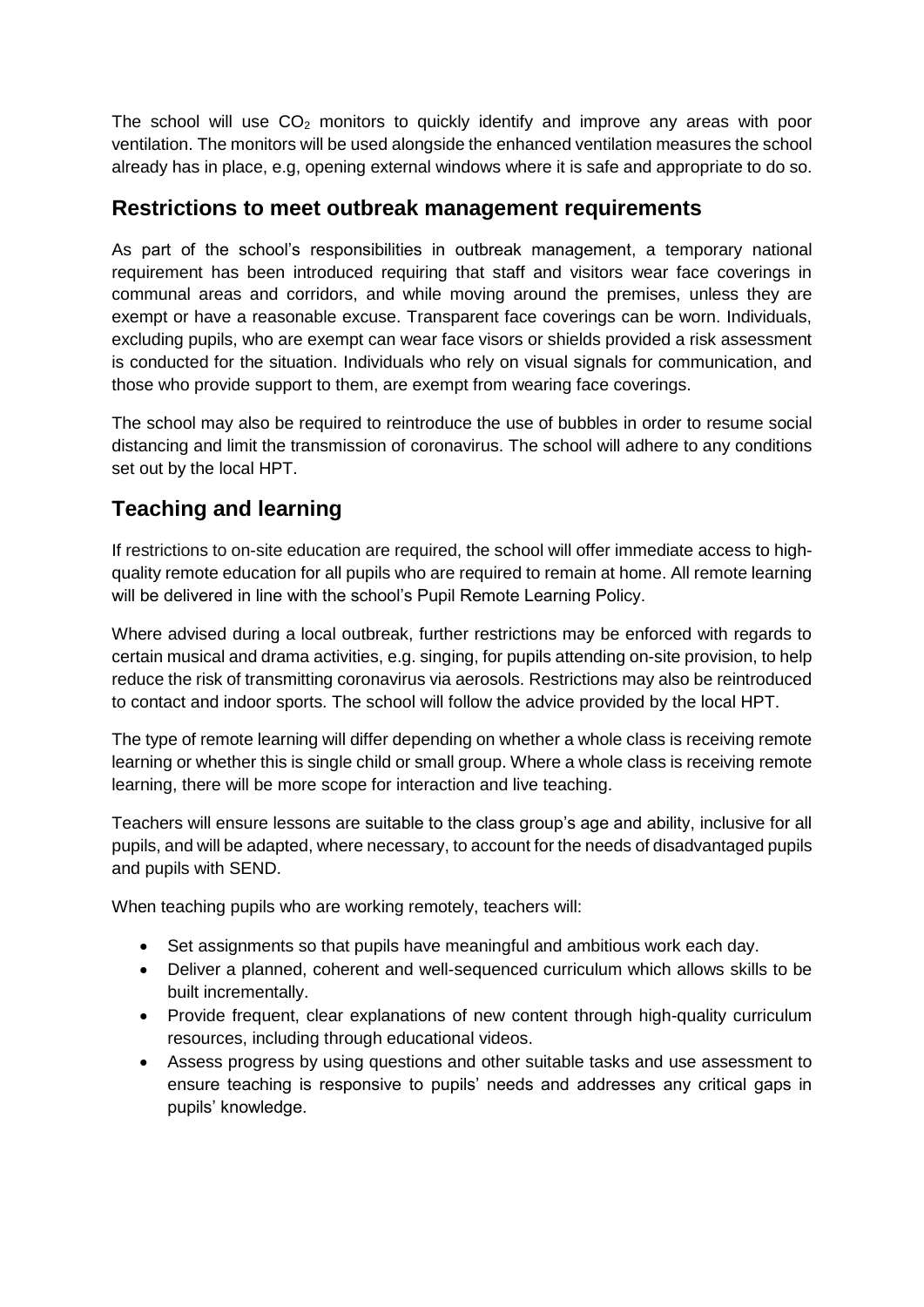- Adjust the pace or difficulty of what is being taught in response to questions or assessments, including, where necessary, revising material or simplifying explanations to ensure pupils' understanding.
- Provide opportunities for interactivity, e.g. questioning and reflective discussion.
- Provide scaffolded practice and opportunities to apply new knowledge.
- Enable pupils to receive timely and frequent feedback on how to progress, using digitally-facilitated or whole-class feedback where appropriate.
- Plan a programme that is of equivalent length to the core teaching pupils would receive in school, ideally including daily contact with teachers.

In exceptional circumstances, the school may reduce its curriculum offering to enable pupils to cope with the workload – the headteacher will assess this need, keeping pupils' best interests in mind, and will not take the decision lightly.

The school will utilise the support available through the DfE's ['Get help with technology during](https://www.gov.uk/guidance/get-help-with-technology-for-remote-education-during-coronavirus-covid-19)  [coronavirus \(COVID-19\)'](https://www.gov.uk/guidance/get-help-with-technology-for-remote-education-during-coronavirus-covid-19) scheme. Under the scheme, the school can order laptops, tablets and 4G wireless routers to support the following groups of pupils if they do not have access to a digital device or the internet through other means:

- Pupils in Years 3 to 13
- Pupils in all year groups whilst attending school on a hospital site

Before distributing devices, the school will ensure:

- The devices are set up to access remote education.
- Appropriate safeguarding controls and support are in place to help pupils and their families use the devices safely.
- Arrangements follow the procedures outlined in the school's Loaning School Equipment Policy.

Once devices are ready for collection, the school will either arrange for them to be collected by families from school or delivered to pupils' homes, ensuring infection control measures are adhered to as part of this process. A loan agreement must be signed by the parents.

Google Classroom in the single platform from which the school's remote learning operates. Pupils can access and submit their tasks there as well as receive feedback. Any live teaching is accessed through the Google Meet facility.

#### <span id="page-8-0"></span>**Returning to school**

The headteacher will work with the appropriate authorities to ensure pupils only return to school when it is safe for them to do so. Prior to the return of more pupils and staff, all relevant risk assessments will be reviewed.

The headteacher will inform staff, pupils and parents, prior to the return to school, whether any further restrictions, e.g. face coverings, have been resumed.

After a period of self-isolation, or the relaxation of restrictions, the headteacher will inform parents when their child will return to school.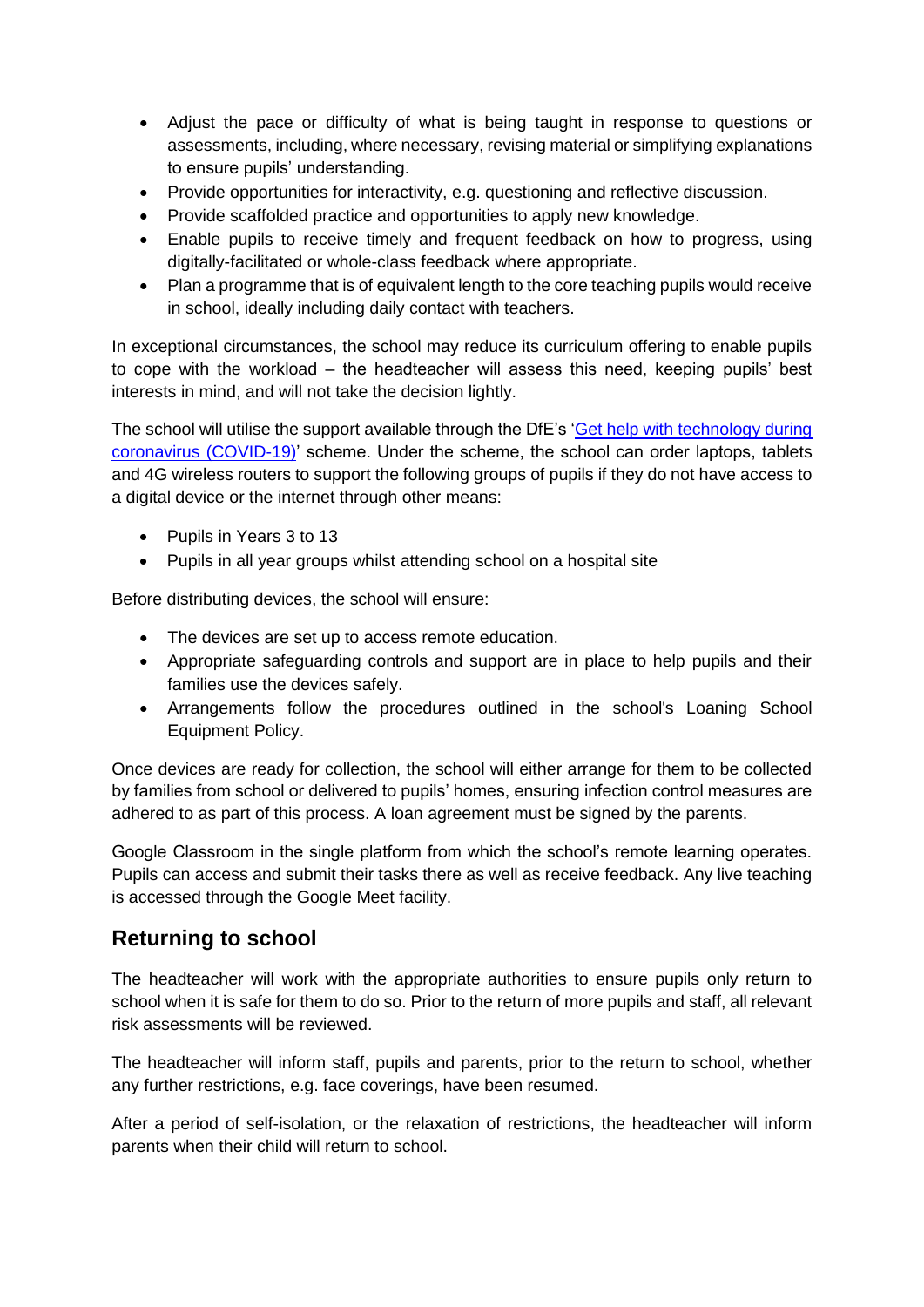The headteacher will listen to all concerns that parents may have about their child returning to school and will advise them of the measures in place to ensure the safety of their child.

#### <span id="page-9-0"></span>**Exams and assessments**

The school will remain open for any exams and assessments planned in line with current government guidance.

# <span id="page-9-1"></span>**Safeguarding**

Ensuring safeguarding arrangements remain effective during periods of restricted attendance is a key priority. Our Child Protection and Safeguarding Policy has been updated to include provisions for keeping pupils safe during the coronavirus pandemic, both at home and in school – we will continue to follow these procedures for pupils who remain at home, where appropriate, until all pupils are able to return to school.

We will continue to ensure that:

- The best interests of pupils always come first.
- If anyone in the school has a safeguarding concern about a pupil, they act immediately.
- A DSL or deputy DSL is always available during work hours to answer any concerns.
- Unsuitable individuals are not permitted to work with pupils or come into contact with pupils whilst on site.
- Pupils who remain at home are supported to be kept safe when they are online.

A trained DSL or deputy will remain on-site where possible. Where this is not possible, e.g. they are required to self-isolate, the school will ensure that the DSL or deputy, or a DSL or deputy from another school, are available to contact at all times. In addition, the headteacher will take responsibility for coordinating safeguarding on-site during this time.

#### <span id="page-9-2"></span>**Wraparound care**

The school's wraparound care (both indoor and outdoor provision) will be provided to all pupils; however, where restrictions are required, wraparound care will only be provided on-site to pupils who are eligible to attend school full time.

## <span id="page-9-3"></span>**Food provision**

We will provide meal options for all pupils who are attending school.

We will provide food vouchers to eligible pupils who are not attending school, where they:

- Are self-isolating.
- Have had symptoms or have tested positive.
- Are not attending due to the implementation of local restrictions advised by the government.

## <span id="page-9-4"></span>**Pupil wellbeing and support**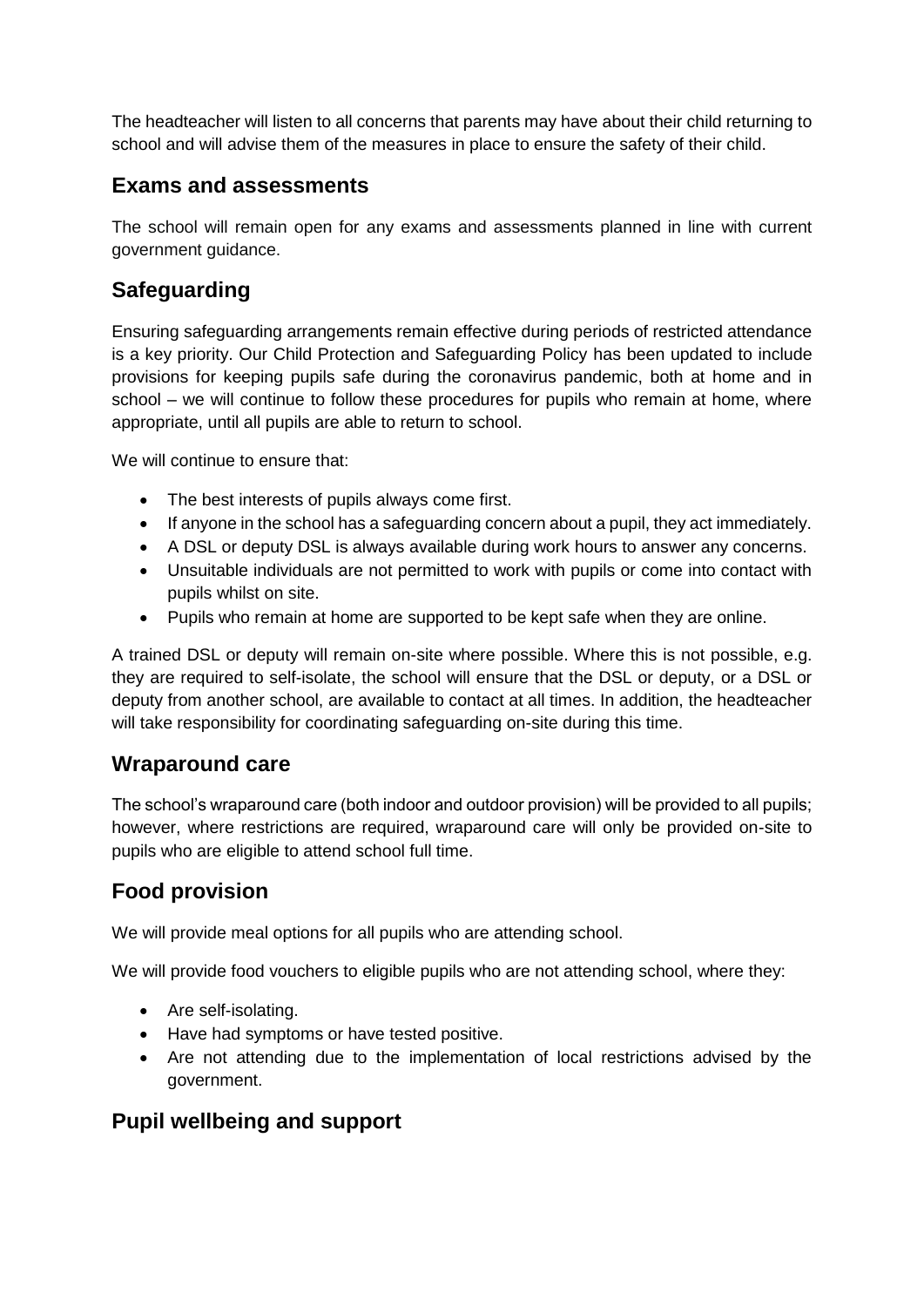Some pupils may be experiencing a variety of emotions in response to the COVID-19 pandemic, such as anxiety, stress or low mood. The school has in place a comprehensive Pupil Mental Health and Wellbeing Policy to promote and support mental health and wellbeing.

# **Communication**

The school will communicate its plan for addressing any imposed restrictions with parents, including in relation to:

- Opening arrangements.
- Access for specific targeted groups where applicable, such as certain year groups, vulnerable pupils and children of critical workers.
- Any reviews of the school's protective measures as part of our risk assessments.
- The arrangements for remote working.

For each control measure that the school implements as part of the plan, the headteacher will ensure appropriate measures are in place to communicate the changes to staff, pupils and parents.

All relevant stakeholders will be kept up-to-date with the circumstances of any imposed restrictions and how these affect the school as the situation develops.

If any member of the school community wishes to discuss any concerns relating to the school's provision during this period, they should contact the following as appropriate:

- Staff their line manager
- Pupils their class teacher or member of pastoral staff
- Parents the headteacher

#### <span id="page-10-0"></span>**Monitoring and review**

This plan will be reviewed continually, by the headteacher, in line with guidance from the government and UK Health Security Agency.

Any changes to the plan will be communicated to all relevant stakeholders as soon as possible.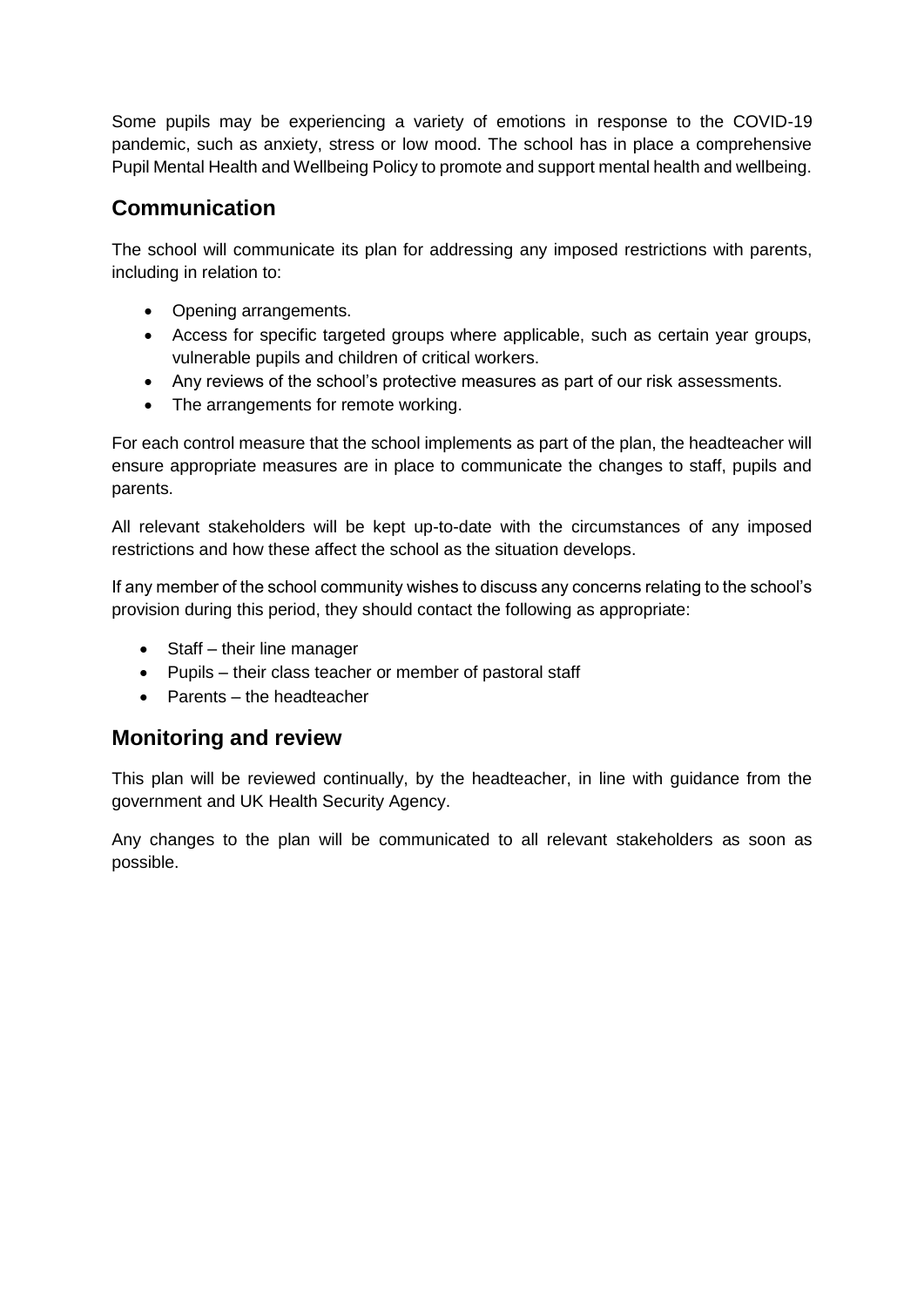## Appendix A: Croydon's Covid-19 Actions Flowchart

#### Flowchart 1: CASES. What to do if somebody has COVID symptoms Updated 07 January 2022

Pupil or staff member develops symptoms of Pupil or staff member develops symptoms of COVID-19 in setting (fever > 37.8 OR continuous COVID-19 at home (fever>37.8 OR continuous cough OR loss of taste and / or smell) cough OR loss of taste and / or smell) Setting on the day: Suspected case, household and support Isolate pupil within the setting until collected. bubble members: Send home suspected case. · Suspected case must get PCR tested Send home adults close contacts who are not immediately. In exceptional circumstances fully vaccinated schools may provide a home test kit Clean the area after suspected case has left. Suspected case, and adults who are not Inform school transport service where fully vaccinated should self-isolate until the relevant passenger.transport@croydon.gov.ul result of the PCR test result is known **What is** Settings include: schools, colleges, the PCR **PCR Test Negative PCR Test Positive** early years test settings and result? universities If the test is **SETTINGS:** negative pupil or **Staff includes:** 1. For all cases using the template on page 5 staff member can teaching, support, to inform: return when well catering, transport. Non vaccinated • Croydon Director of Education office visiting close contacts stop shelley.davies@croydon.gov.uk Director support staff e.g. isolating therapists, health of Public Health visiting team, Rachel.flowers@croydon.gov.uk and immunisation team. Your school link advisor or Early Key Infection control and outbreak management points years contact - child.care@croydon.gov.uk -See here for **FAQs** and Appendix A for more detail 2. Any concerns contact DfE for advice Contingency plans on 0800 046 8687 Update the risk assessments and contingency plans for 3. Special schools should contact LCRC for when threshold levels are reached all cases LFD Testing twice weekly (See here) 4. If you have had two cases or more please It is strongly recommended that all staff and secondary follow Flow Chart 2. school pupils two weekly LFD testing. (LFD testing is not mandatory, but is strongly encouraged) Staff and children with a positive LFD should self isolate **CONFIRMED CASES:** and follow flow chart 4 for asymptomatic testing. Must commence 10 days self-isolation.. **Face coverings** Self isolation can end after 5 full days if The Director of Public Health, Rachel Flowers, strongly they receive 2 negative LFD results 24 recommends that as a minimum staff and pupils in hours apart, on day 5 and 6 secondary schools wear face coverings in classrooms, • After self isolation period, if well, pupil or corridors and communal areas. staff member can return to the education Handwashing setting. Frequent handwashing is as important as ever • Unvaccinated close contacts over 18 Ventilation vears and 6 months must complete 10 Keep all spaces well ventilated **KEEP** days self-isolation. Cleaning CROYDON -After 10 days unvaccinated close contacts Keep to the same enhanced cleaning regimes ŚAFE can return if well and no one in their Vaccination household has COVID-19 symptoms Encourage staff and eligible pupils to get vaccinated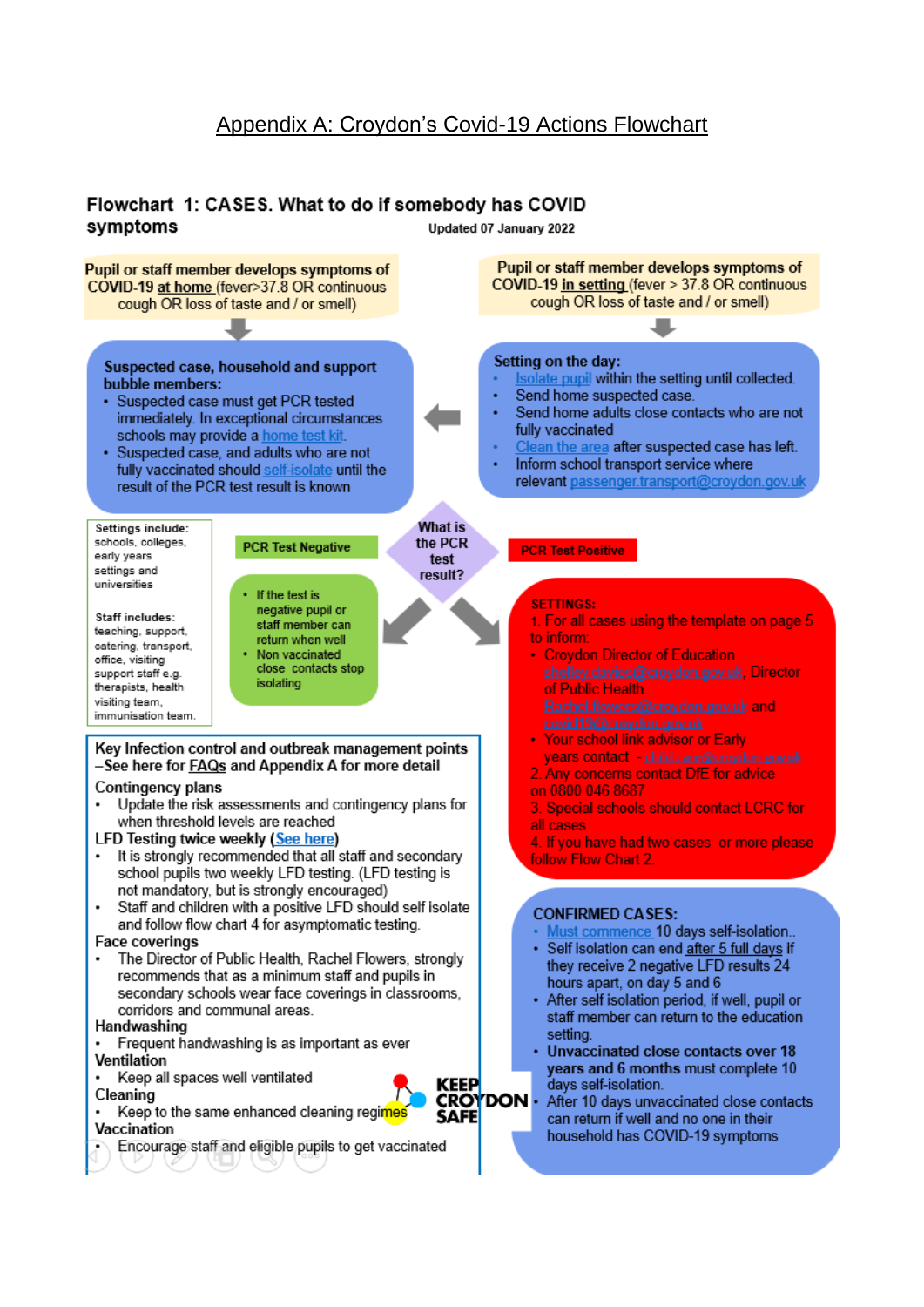#### Flowchart 2: 2 or more confirmed COVID-19 cases in an education setting

Updated: 1 September 2021

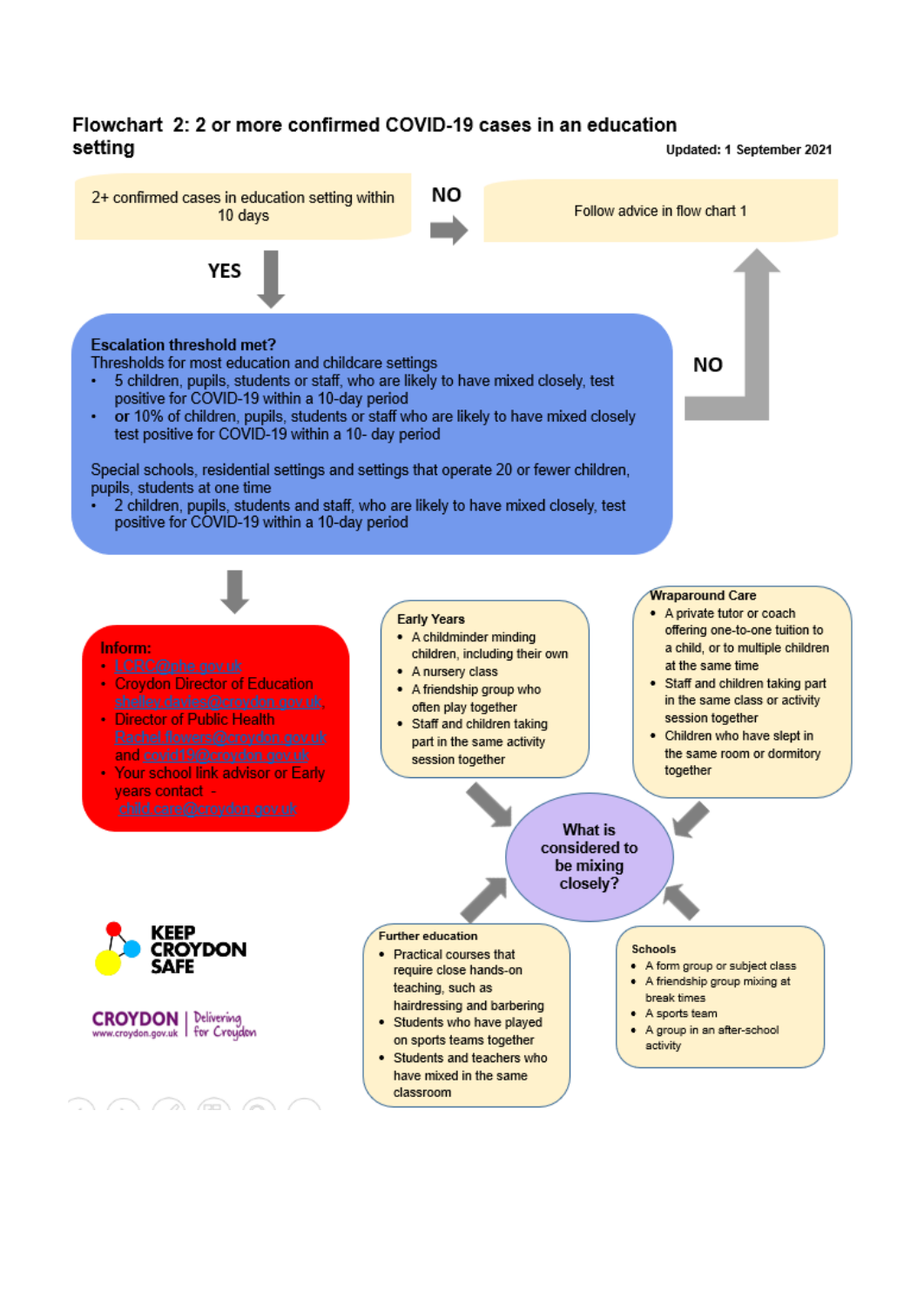# Flowchart 3: LFD regular testing for asymptomatic staff in all settings and secondary school and college pupils. What to do if a member of staff or pupil has a positive LFD result

- At home or in an education setting



SAFE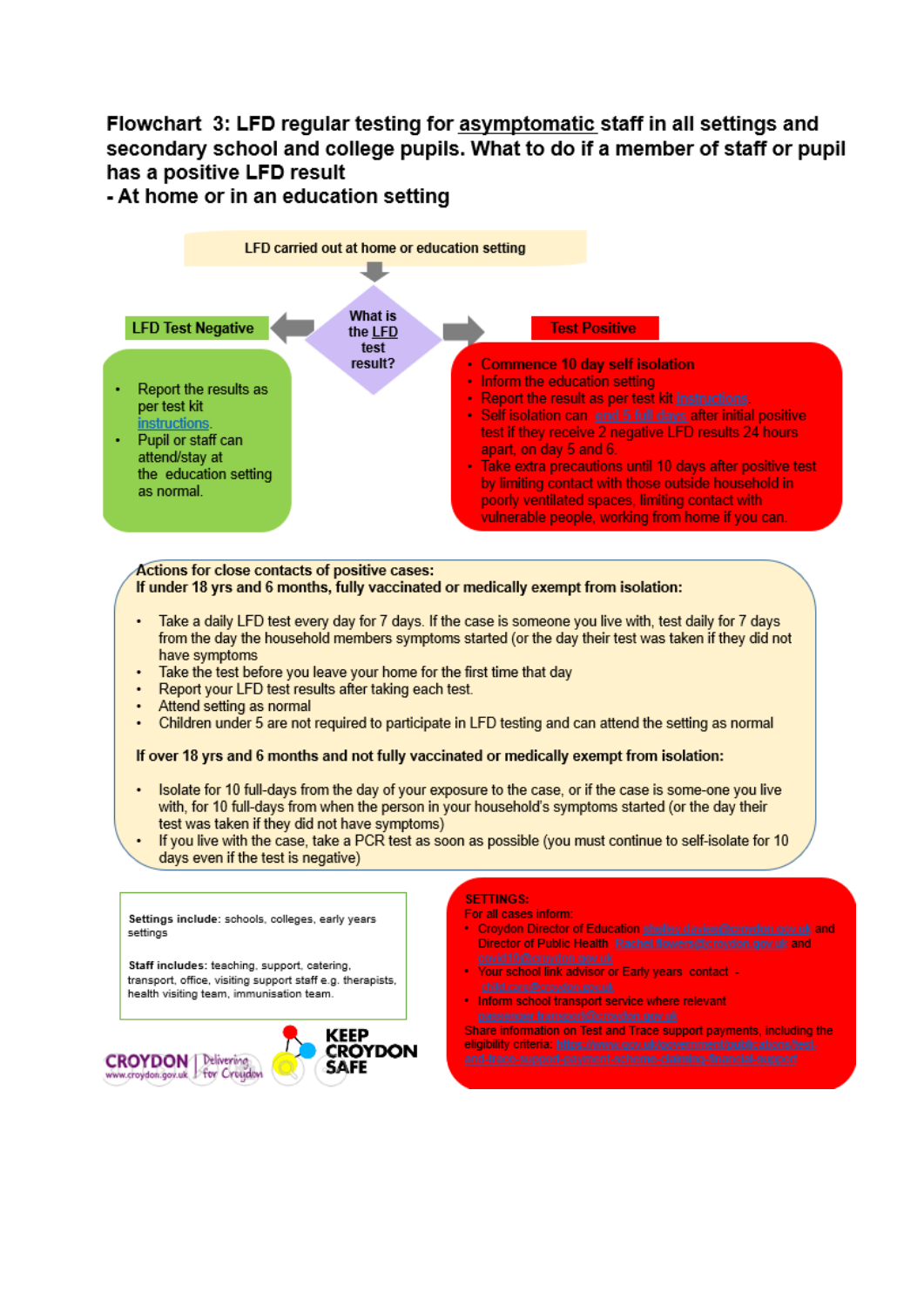# Appendix B: Infection Control Measures for Schools to Implement When Threshold is Reached

#### **INFECTION CONTROL MEASURES FOR SCHOOL TO IMPLEMENT WHEN OUTBREAK THRESHOLD IS REACHED**

#### **Initial outbreak control measures and Enhanced outbreak control measures**

#### **INITIAL OUTBREAK CONTROL MEASURES**

Timing to implement: - These measures should be considered in all settings at the time of declaring an outbreak as per [DfE threshold](https://www.gov.uk/government/publications/coronavirus-covid-19-local-restrictions-in-education-and-childcare-settings/contingency-framework-education-and-childcare-settings#contingency-planning)

Please familiarise yourself with the following updates:

- 1. **Anyone who is symptomatic with COVID symptoms** should **not** attend school and arrange a PCR test – [click link for more information](https://www.gov.uk/get-coronavirus-test)
- 2. Testing and self-isolation guidance for people who are contacts of confirmed COVID-19 cases varies depending on the **age** and **vaccination status** - Guidance related to this has been recently updated click this [link for more information](https://www.gov.uk/government/publications/guidance-for-contacts-of-people-with-possible-or-confirmed-coronavirus-covid-19-infection-who-do-not-live-with-the-person/guidance-for-contacts-of-people-with-possible-or-confirmed-coronavirus-covid-19-infection-who-do-not-live-with-the-person)
- 3. Anyone with a positive LFD test should **not** attend school. From 11th January 2022, confirmatory PCR testing is temporarily suspended for most individuals - [click this link for more information on the update](https://www.gov.uk/government/news/confirmatory-pcr-tests-to-be-temporarily-suspended-for-positive-lateral-flow-test-results) and this link for the current [advice on what to do following a positive test result](https://www.nhs.uk/conditions/coronavirus-covid-19/testing/test-results/positive-test-result/)

Please carry out the following actions as part of initial outbreak control measures:

- 1. Provide the "**inform and advise"** information to identified groups
- 2. Communicate with staff and parents of children on importance of regular asymptomatic testing [\(operational guidance for schools\)](https://www.gov.uk/government/publications/actions-for-schools-during-the-coronavirus-outbreak)
- 3. Consider **moving activities outdoors** (where practically possible) i.e. exercise, assemblies and classes**<sup>1</sup>**
- 4. Review if **indoor ventilation** in your setting can be improved i.e. singing, shouting or exercise (without significantly impacting thermal comfort)
- 5. Continue to implement **enhanced cleaning**, focusing on touch points All shared equipment should be cleaned after use.
- 6. Review and reinforced hygiene measures**<sup>2</sup>**

-

7. Please continue to promote vaccination uptake for eligible students and staff.

In addition to the above, additional measures include:

*8.* Promotion of social distancing and reduce crowding (e.g. reduce the number of children gathering, such as assemblies, and minimise pinch points during the school day). *To implement when there is evidence of significant transmission within the setting and between groups*

**<sup>2</sup>** As standard with support for those where maintaining hygiene standards may be difficult (for example younger cohorts)

**<sup>1</sup>** As standard when feasible (e.g. weather) with priority given to activities where: large groups gather, there is contact between those who would not usually mix or where singing, shouting or exercise may be taking place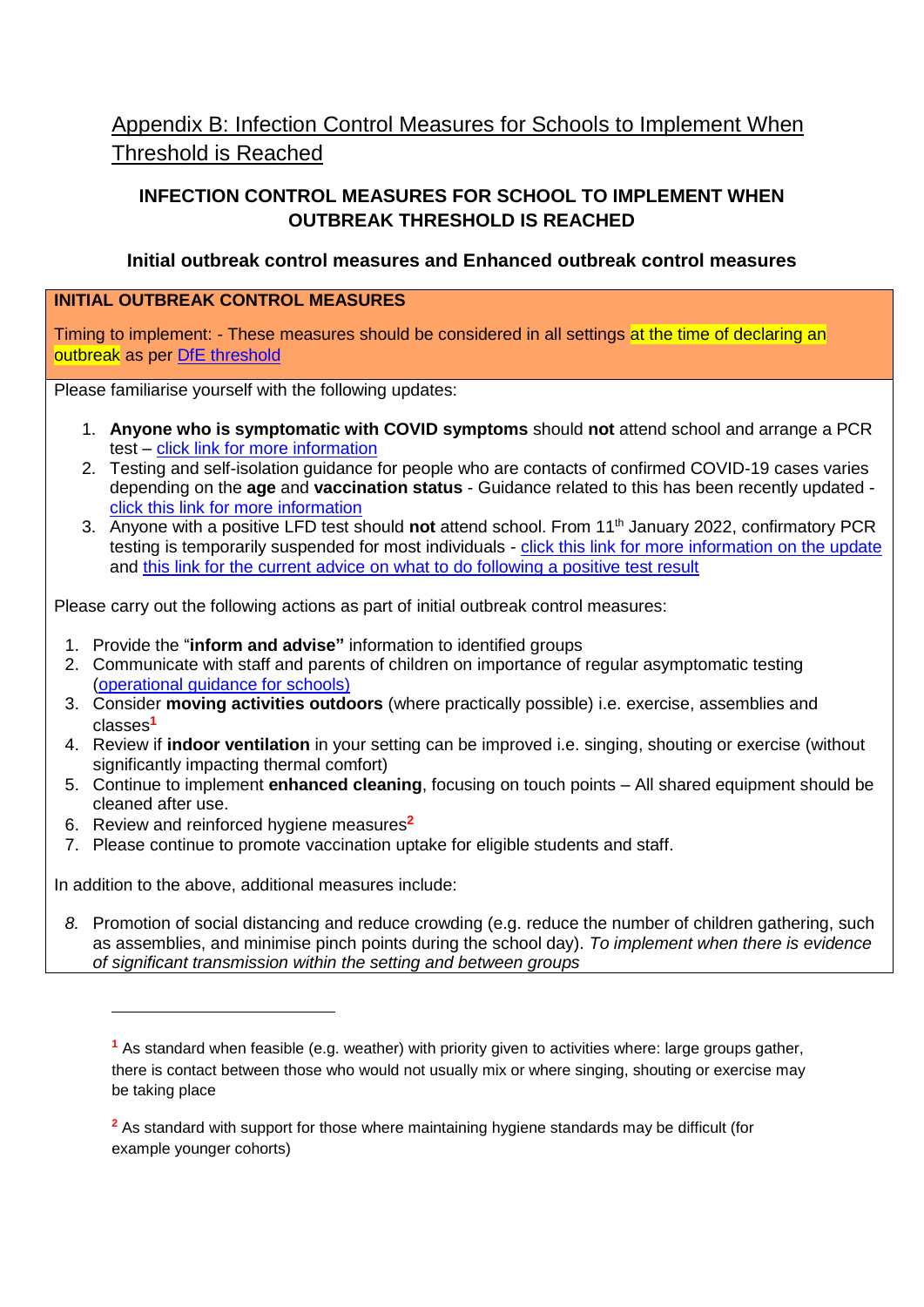- *9.* Consider temporary reintroduction of 'bubbles' to reduce mixing between groups in affected areas. *This measure is most likely to be effective when there is substantial mixing between classes.*
- 10. Reduce the mixing of staff e.g. by holding meetings remotely. To implement when there is evidence/high risk of transmission between staff and/or low vaccination rates amongst staff
- 11. Please risk assess (affected classes/year groups) for all residential education visits, open days, transition/taster days, parental attendance, live performances for the duration of baseline and additional measures – and postpone or cancel as appropriate. Please familiarise yourself with specific sections of the guidance in **contingency framework** i.e. "Other measures" and "Educational visits" Please also ensure that your implementation of initial measures incorporates risk assessment to identify any **safeguarding issues.**

Please continue to link with your local authority with any queries – particularly if there is a hospitalisation or death, or if case numbers are escalating fast in different year groups/classes even after two weeks of implementation of these measures.

| <b>ENHANCED OUTBREAK CONTROL MEASURES - To be considered in addition to initial measures.</b> |  |
|-----------------------------------------------------------------------------------------------|--|
|-----------------------------------------------------------------------------------------------|--|

Appropriate time to implement enhanced outbreak control measures: - If there is evidence of ongoing transmission despite two weeks of initial outbreak control measures

#### **Measures**

#### **Further reduce mixing**

Introduce more stringent measures to reduce mixing, including:

- Re-introduction of bubbles, in affected areas, if not already in place
- Moving essential co-curricular activities online**<sup>3</sup>**
- Suspend/cancel all other co-curricular activities, outings, open days and in-person staff meetings across the setting

#### **Testing**

- Continue to encourage pupils and students to regularly test and report their results [Schools and colleges can access a new [template form](https://eur01.safelinks.protection.outlook.com/?url=https%3A%2F%2Fdocs.google.com%2Fdocument%2Fd%2F1j0tw6Jgjxs_ygZSqWErVnQdJK9M4vjH1%2Fedit&data=04%7C01%7Crebecca.cordery%40phe.gov.uk%7C9e7d23e322bb4a5f8ad008d9d4fe99d3%7Cee4e14994a354b2ead475f3cf9de8666%7C0%7C0%7C637775012228760767%7CUnknown%7CTWFpbGZsb3d8eyJWIjoiMC4wLjAwMDAiLCJQIjoiV2luMzIiLCJBTiI6Ik1haWwiLCJXVCI6Mn0%3D%7C3000&sdata=yhhdcNyrfs4Vd2J%2Bft%2FShUo91Rc9QbCrf6wd%2Fid6JNA%3D&reserved=0) for pupils, students and staff to report test results. Primary schools can access a new [template form](https://eur01.safelinks.protection.outlook.com/?url=https%3A%2F%2Fdocs.google.com%2Fdocument%2Fd%2F11qEX8kzTXU_bGXrKlJarxZD12jfLK3b0%2Fedit&data=04%7C01%7Crebecca.cordery%40phe.gov.uk%7C9e7d23e322bb4a5f8ad008d9d4fe99d3%7Cee4e14994a354b2ead475f3cf9de8666%7C0%7C0%7C637775012228760767%7CUnknown%7CTWFpbGZsb3d8eyJWIjoiMC4wLjAwMDAiLCJQIjoiV2luMzIiLCJBTiI6Ik1haWwiLCJXVCI6Mn0%3D%7C3000&sdata=0ouezLUp6%2BRnb7mZJnLfTqkWy0JkVQ1H5OHArOpF3pk%3D&reserved=0) for staff to report their results
- Consider asking primary school pupils to test twice weekly at parents' discretion
- Consider wider, more frequent LFD testing of a cohort of secondary school children for a minimum of 5 days and increasing to 7 days to ensure final test is taken on a school day
- Consider onsite testing options e.g. asking secondary school children to undertake one test per week at school
- Discuss alternative testing options with your local authority e.g. onsite testing with mobile testing unit may be appropriate in special circumstances

#### **Vaccination**

-

- Encourage staff to get vaccinated and/or boosters when eligible
- Encourage students 12 years and above to get vaccinated

**<sup>3</sup>** Risk assessment to identify any safeguarding issues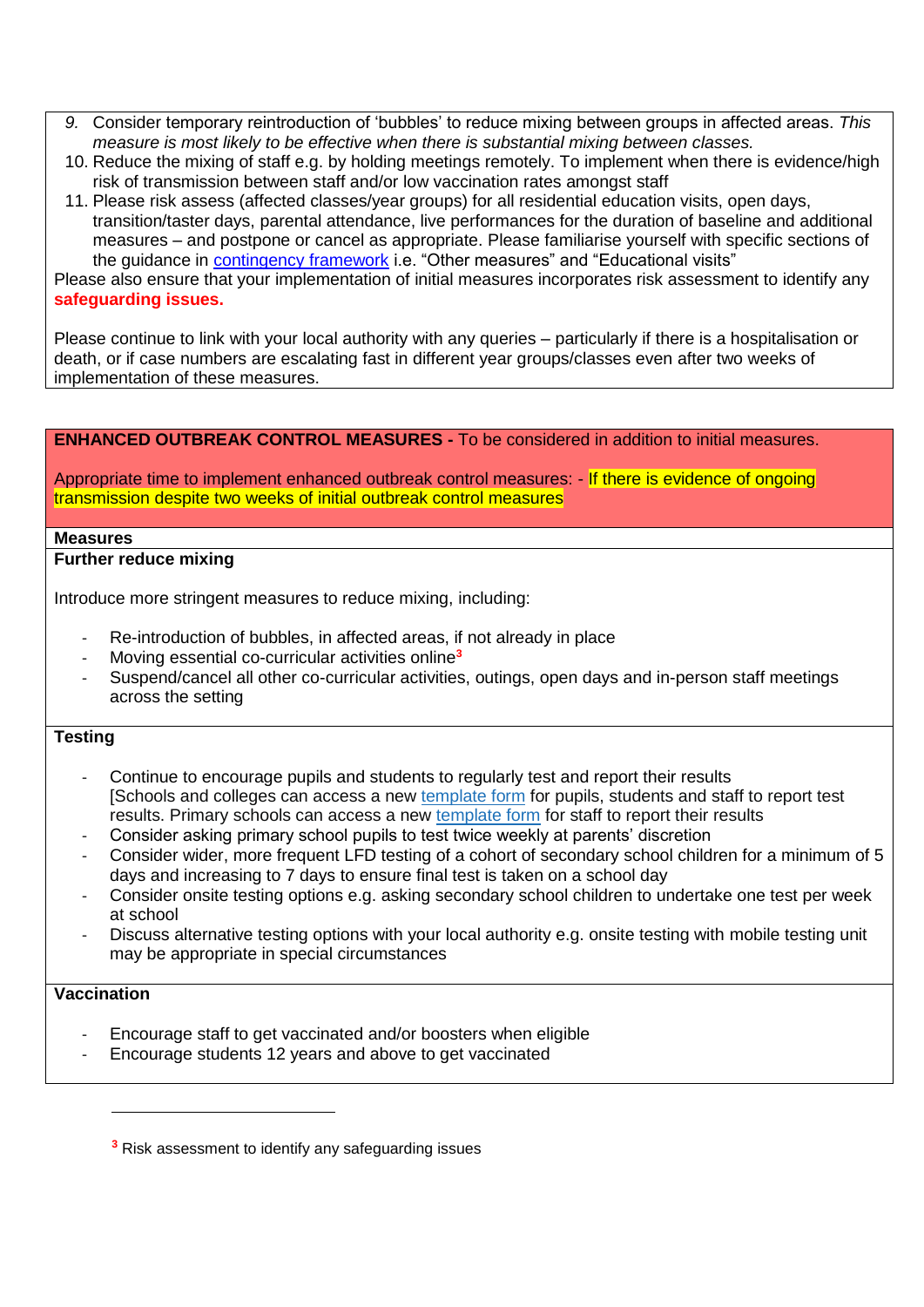#### **Operational pressures**

- If you have issues with staff absence leading to operational pressures or are considering a move to remote learning, then **please contact and inform your local authority public health and education teams**
- **If remote learning is implemented, a safeguarding risk assessment should be undertaken for vulnerable children**.